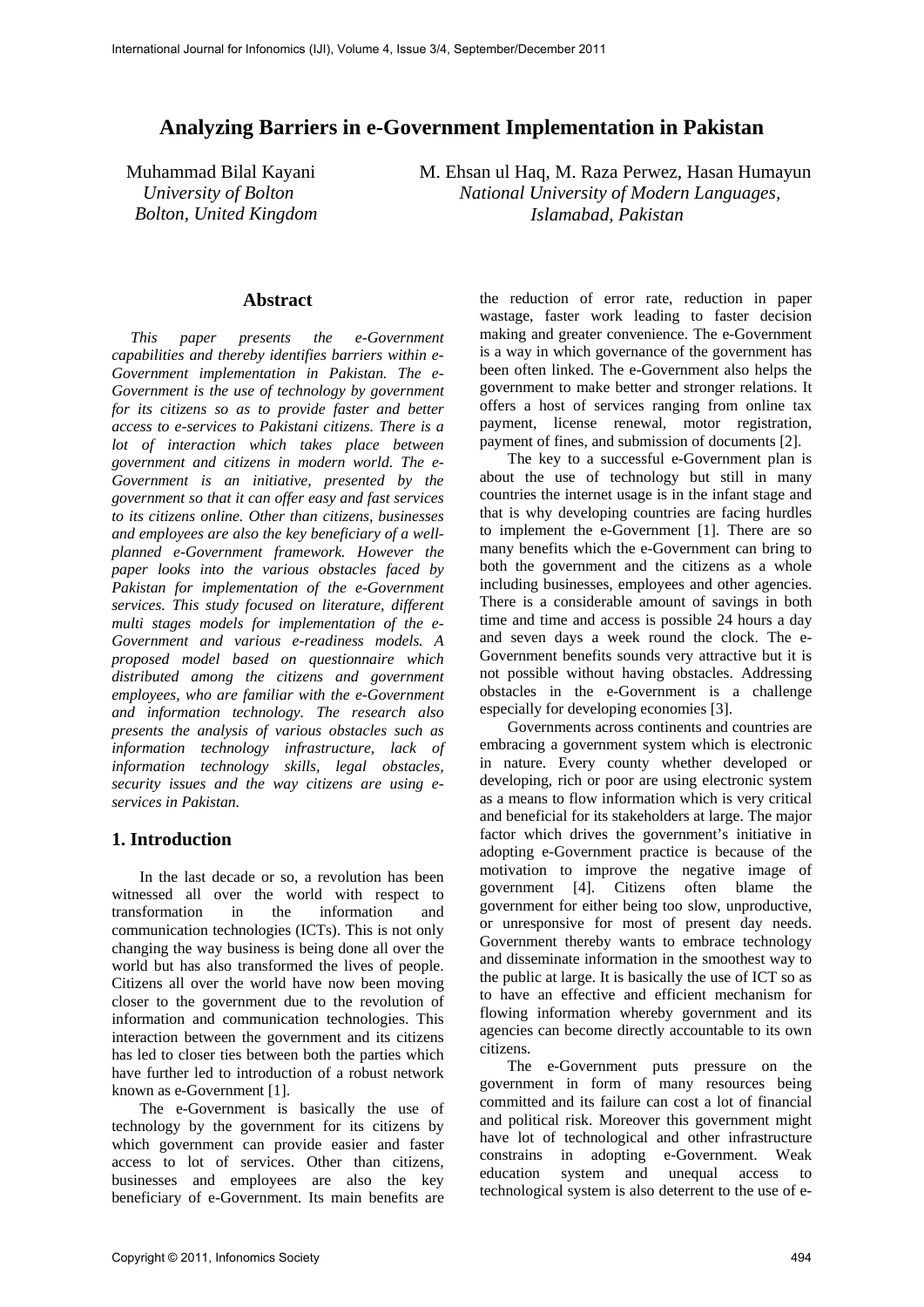Government. The success of e-Government depends much on how the government works and how changes take place within the government machinery so as to flow the information to the citizens. Creating a better image by the government is very important in entire e-Government process. The e-Government is more about transforming government so that it can become more citizen-centric.

Information technology is playing a very important role in the life of people all over the world and it changing the life of people and changing the rules of doing business. E-Government has been one such area whereby government is using Information and communication technologies (ICTs) to provide speedy and efficient services to people at large.

Although the aim of e-Government is for enriching the lives of citizens, business, employees and other agencies the journey is not smooth and without obstacles. Obstacles like citizen awareness about e-services, and shortage of skilled and technical workers in this direction poses major obstacles towards e-Government in developing economies. Also the complexity in e-Government program is very wide and this poses major challenges before the government machinery to implement on a larger scale. Governments across the world are embracing electronic government. There has been critical pressure on developing economies for disseminating important information to the public at large. Pakistan is also a developing nation and is embracing e-Government in its system.

However there are so many hurdles in the e-Government implementation across the country. The researcher wants to study the problem of obstacles occurring in establishing the e-Government in Pakistan and to recommend steps to ensure that there is a better environment in which implementation of the e-Government can be done. This study focuses on assessing the capabilities and identifying the obstacles in implementation of the e-Government in Pakistan.

Rest of the paper is organized as follows: Section II presents Literature Review which highlights literature available on the topic alongwith models which give the reader an overall view of the research undertaken. Section III is based on Research Methodology which focuses on methods and techniques so employed in the research alongwith justification for the same. Section IV presents the data collection and analysis which presents the results and its inference drawn from the research. Conclusion and recommendations are presented in section V.

## **2. Literature Review**

Governments across continents and countries are embracing a government system which is electronic in nature. Every country whether developed or developing, rich or poor are using electronic system

as a means to flow information which is very critical and beneficial for its stakeholders at large. The major factor which drives the government's initiative in adopting e-Government practice is because of the motivation to improve the negative image of government [4]. Citizens often blame the government for either being too slow, unproductive, or unresponsive for most of present day needs. Government thereby wants to embrace technology and disseminate information in the smoothest way to the public at large. It is basically the use of ICT so as to have an effective and efficient mechanism for flowing information whereby government and its agencies can become directly accountable to its own citizens.

The e-Government which is also better known as electronic government is a way of disseminating information to the general public about the services which are available and offered by government and their respective agencies. The information can be related to payment of tax, receipt of various benefits, and availability of passport. The e-Government may flow the information via telephone, internet and other help kiosks i.e. self service centre or any other wireless systems [5].

Government is a larger institution and governance is a broader topic in itself. Corporate governance may refer to the way in which the private sector places its internal mechanism and controls so as to keep the stakeholders accountable while government here will only be a part of it through company law. Governments contribute to good governance [6]. The e-governance is electronic governance which is transformed in the modern times of information age where an information and communication technology (ICT) ensures superior level of governance [7].

"e-Government is a set of processes and structures which are prevalent for the e-delivery of services to the citizens at large" [8]. E-Government is more about improving efficiency and effectiveness of the government by ICT to citizens. The e-Government is a means of providing and transferring services to the public via the internet about its various departments, agencies and services about its transactions [9].

The Government is supremacy where transition happens to the society from politics to policies and into legislation. On the other hand governance is the derivative of the interface between the government, citizens and the public service in the entire process and service delivery. Government is the way which can contribute to the governance. Governance happens through politics, procedures, policies and programs.

The e-Government services can be classified into four main areas i.e. to citizens, to business houses, government employees and government departments or agencies. The main aim and goal of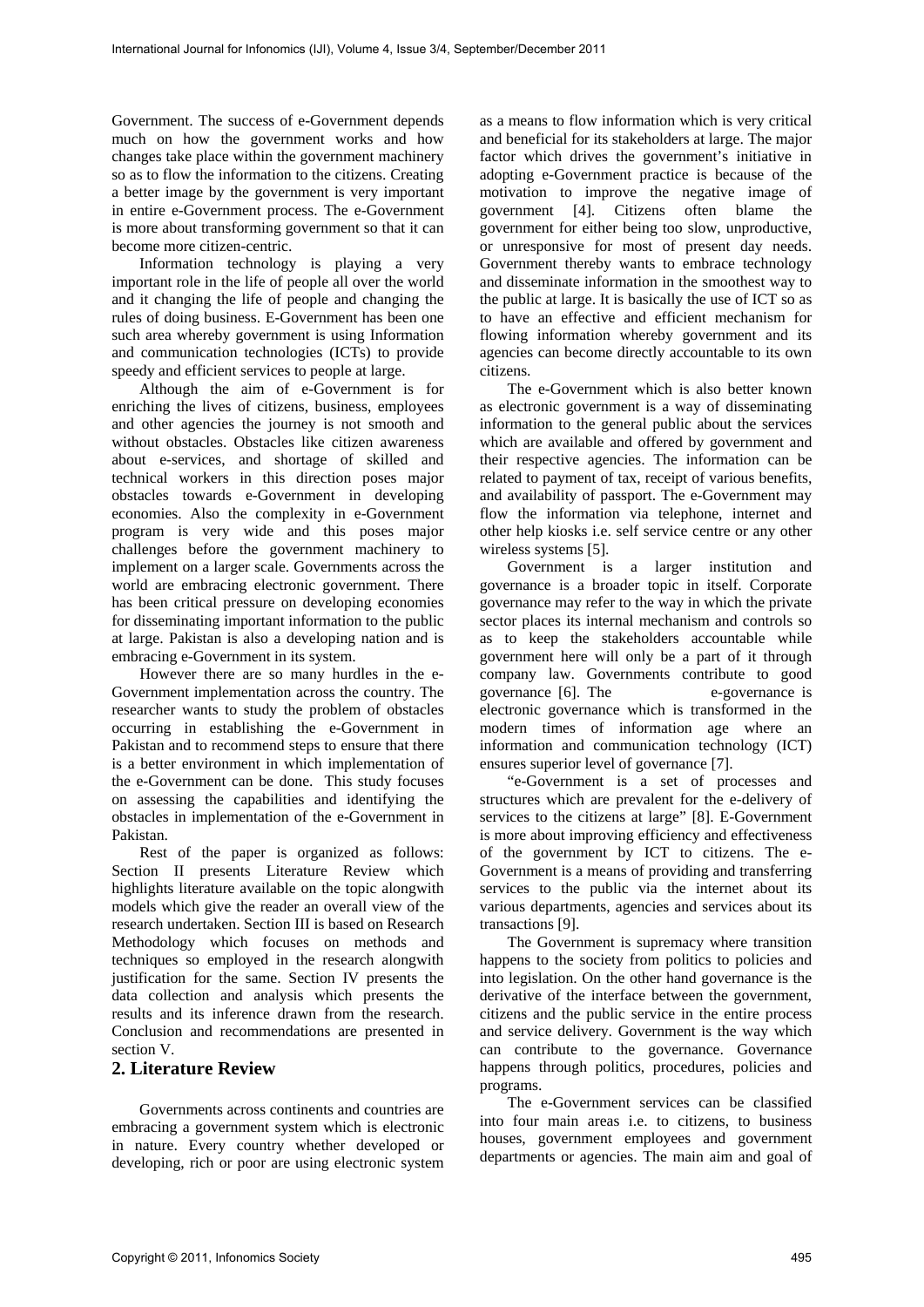e-Government is to have a long term relation with the citizens, businesses, employees and agencies so as to offer them convenience and effective services. Overall the e-Government service it from G2C (Government to Citizen), G2B (Government to Business), G2E (Government to Employee) and Government to Government (G2G).

### **3. Research methodology**

This study is mainly descriptive, aiming to find out and describe the effective factors, which influence the implementation of the e-Government in Pakistan. It also provides basic understanding of the effective factors in implementation of the egovernment with a new model. Descriptive research studies is used which help to find out factors that influence the broader implementation of e-Government program in Pakistan. The research is performed by surveying certain people about their experiences and requirements about e-government services and discussed obstacles with government employees. Since the main aim of this research is to apprehend the barriers which are present in implementing the e-Government program in Pakistan, quantitative research is the most appropriate tool used for the purpose.

Data has been collected with the help of a survey by using questionnaire and interviewed. Items in the questionnaire measured current e-services using by citizens and important obstacles of implementing e-government in government employees and followed some case studies to find out how other countries implemented e-government in their own countries. Non-probability sampling and judgmental non probability based sampling techniques are used for this research study. A sample is selected from the list to be provided by the government machinery and citizens of Pakistan.

Two questionnaires were prepared, one questionnaire for the citizens about the e-services and their experiences and the other for the government departments to discuss the e-government obstacles. A set of 230 questionnaires circulated in the citizens and government departments of Pakistan. This generated a large number of responses as the population under researcher was quite large itself. It is observed that there were better responses from government employees, officers and citizens in case of personal interviews than questionnaires.

Primary data was collected with the help of 200 questionnaires, which is used to collect data from 100 respondents who are associated with the government machinery of Pakistan and 100 respondents from the citizens of Pakistan.

A self-administered questionnaire formed since the research might be done through e-mail, telephone or direct mail. The questionnaire was designed based on the E-readiness model of the government which is

stated in the Literature Review. The questionnaire from citizens was based on e-services, their experience, barriers and how they use e-Government services. The questionnaires from government machinery about the barriers are divided into five categories ranked as 1 to 5. Barriers are as under: -

- Infrastructure barriers
- Regulatory barriers
- Skilled personnel barriers
- Security barriers and
- Social and cultural barriers

### **4. Data Collection and Analysis**

The research is done primarily to identify the barriers in implementing e-services in Pakistan. Pakistan is a developing nation and its development largely depends on the development of its citizens as well. Providing e-services to citizens would ensure that timely and correct e-service is provided by the government.

## **4.1 Survey Findings**

Pakistan is an area of more than 790,000 square kilometer. According to the UNICEF statistics the literacy rate in Pakistan is about 58 per cent. The following graph presents the result of the findings of the research so conducted.





A total of 100 citizens of Pakistan were interviewed for this purpose. Overall the age group of the citizens lied between the ages of 21-40 years. Maximum forty seven per cent of the people were in the age bracket of 31 and 40. There were no respondent over the age group of 51 years and very few respondents were available for comments in the age bracket of 18 and 20 as well as 41 and 50.

Internet as a medium of communication and knowledge has been widely used by a large number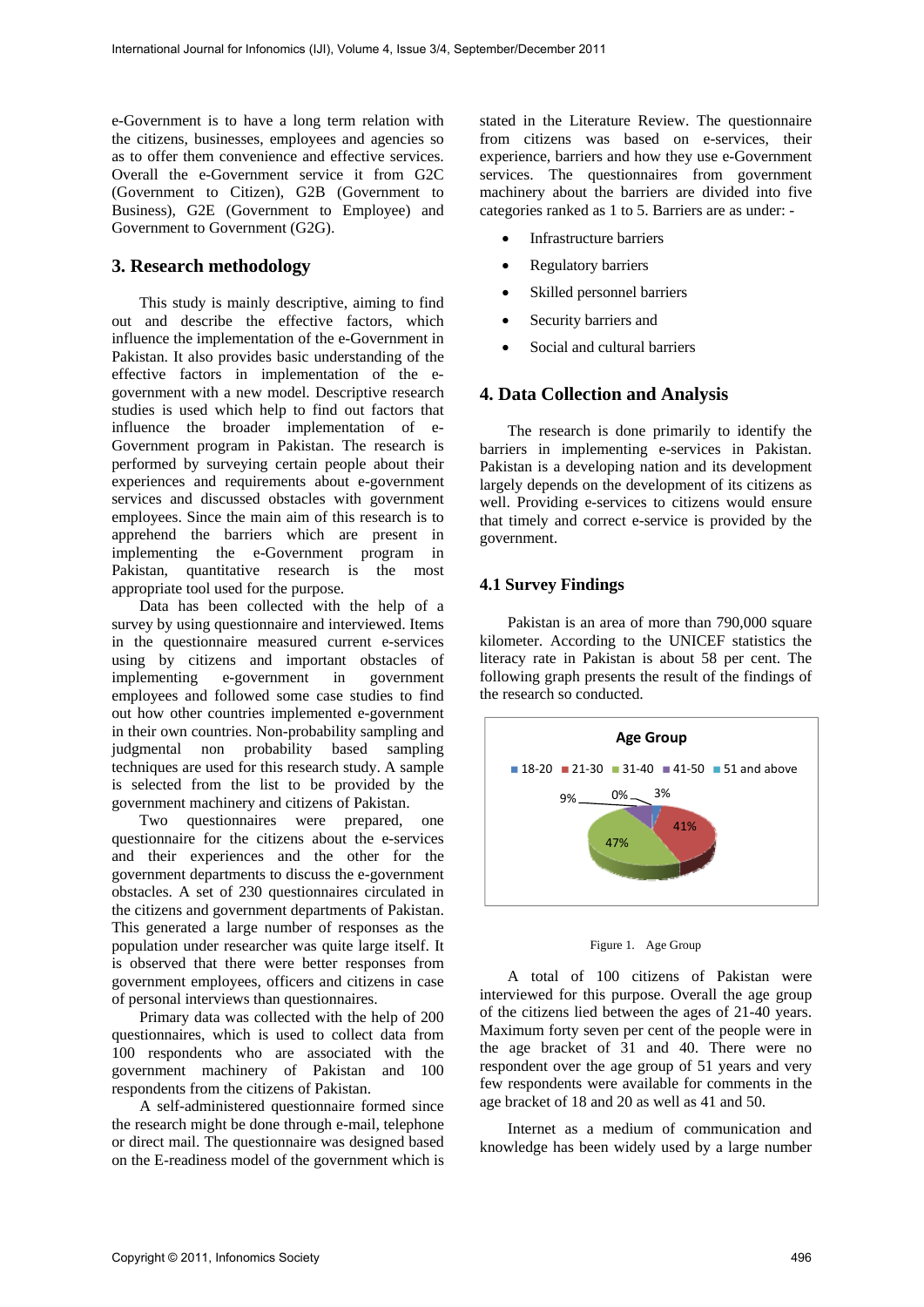of citizens in Pakistan on a frequent basis. Out of the total set of respondents, around 83 per cent used Internet on daily basis. Weekly use of internet was pointed out by 15 per cent of the respondents. Only 02 percent of the respondents used internet on a monthly basis with none of the respondents citing the use of internet once in a year basis.



Figure 2. Frequency of use of Internet

Out of the total respondents interviewed for the research a whopping 73 per cent of them stated that there are so many barriers in the e-Government services of Pakistan. Only 27 per cent stated that there are no barriers in the e-Government of Pakistan. Out of the total respondents only 02 per cent of the respondents were using e-services regularly on a weekly basis. None of the respondent was using it on a daily basis. A majority, the 74 per cent respondents were using the e-Government services whenever they needed it. The 03 percent of the population has never used e-Government services in their life.

The 89 per cent respondents are expecting new and better e-services to be introduced by the government of Pakistan. Only 11 per cent respondents are happy with current e-Government services offered by the Pakistani government. The 79 per cent respondents are using the e-Government services from their personal computers and only 13 per cent and 08 per cent people are using it from kiosk and company work station.

The 73 per cent respondents stated that there are a lot of barriers in the e-Government services of Pakistan. Only 27 per cent stated that there are no barriers in e-Government of Pakistan. Only 02 per cent respondents were using e-Services regularly on weekly basis. None of the respondent was using it on a daily basis. A majority 74 per cent were using e-Government services whenever they needed it. The 03 per cent of the population has never used e-Government services in their life.

The 89 per cent majorities of the respondents are expecting new and better e-services to be introduced by the government of Pakistan. Only 11 per cent of the respondents are happy with the current eGovernment services offered by the Pakistan government.



Figure 3. Are their Barriers in e-Government

The 79 per cent of the respondents are using e-Government services from their personal computer, only 13 per cent are using it from kiosk and 08 per cent are using it from company work station.



Figure 4. Use of e-Government services

Out of the various e-services offered by the Pakistani government under its e-services initiative a maximum of respondents were using education services, utility bills services, taxation, passport and job related e-services.

While asking questions pertaining to e-service experienced by Pakistani citizens only top five of the services were questioned by the researcher to the respondents. The research data collected for other services had very few responses and for this reason asking the respondent about the response would not bring out any major finding.

A maximum of 08 per cent respondents stated services that taxation services are good and other 07 per cent were of the view of being average. As far as utility services are concerned, 8 per cent respondents stated it being good and 03 per cent stated it to be on an average. With respect to jobs, only 03 respondents stated it as being good and other 05 viewed it as being on average.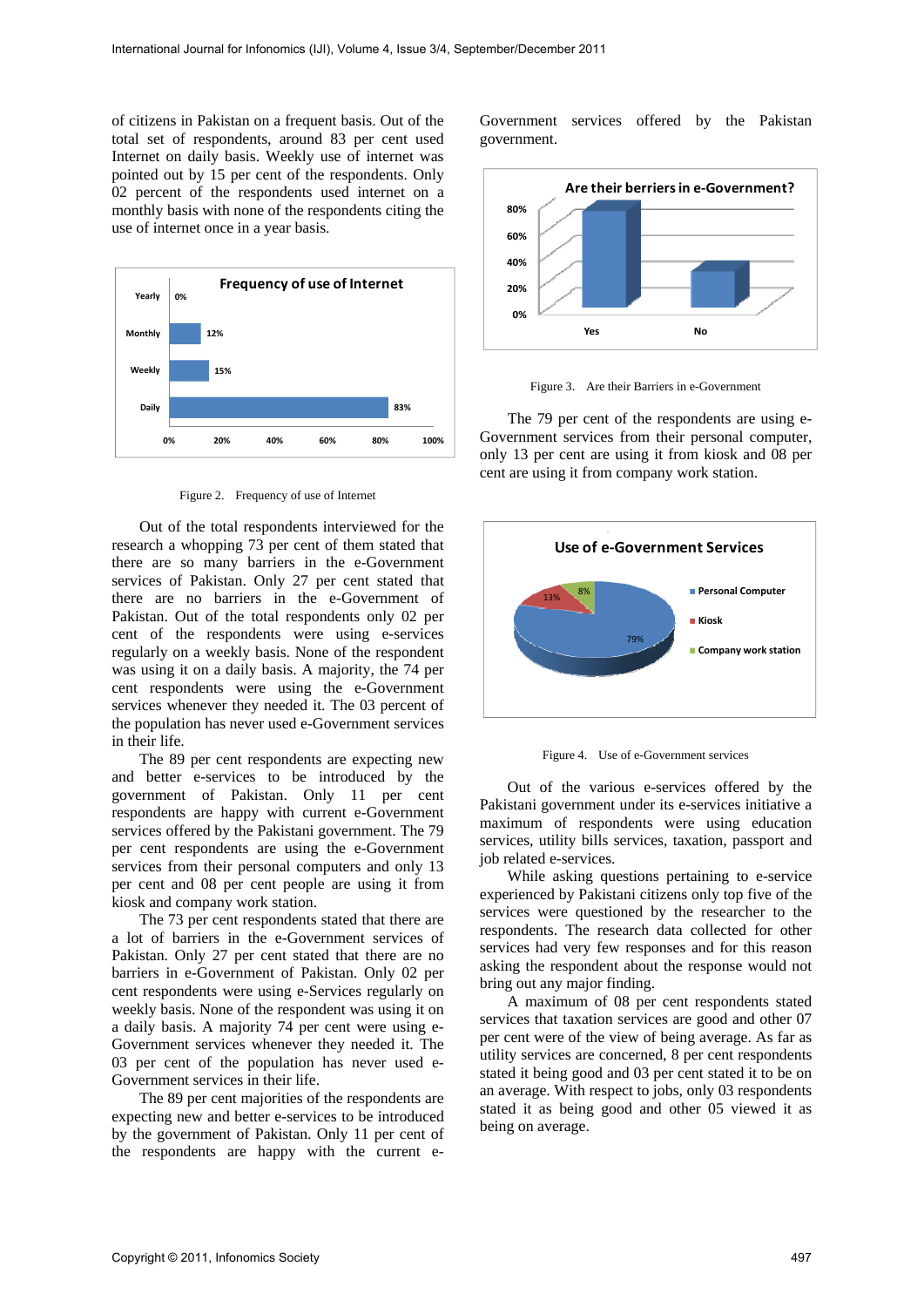

Figure 5. Use of the e-services during the last year

A major point out of this data finding was that no respondent experienced the service as being very good. The analysis here states that citizens somewhere down the line are not completely satisfied by the e-services given by the Pakistani government. There needs to be a lot of improvement required in areas of e-service implementation by Pakistani government.

#### **4.2 Barriers in the e-Government Services**

Information Technology is a major barrier in the implementation of the e-Government in Pakistan. The 92 per cent of the respondent completely agreed that no internet connection is the major reason creating an obstacle in implementing the e-Government services in Pakistan. Also the remaining 08 per cent agreed with this being the major obstacle.



Figure 6. Insufficient access to Internet

The 69 per cent respondents agreed that insufficient computer system is the major reason creating an obstacle in implementing e-Government service in Pakistan. The 19 percent of the population completely agreed to this being the barrier for implementation of e-Government services.

A majority of respondents agreed to unavailability of websites as being the reason for creating an obstacle in implementation for e-Government services. Also there were respondents who also completely agreed to this being as the IT obstacle. The 59 per cent respondents agreed to low level of security for networks being as a barrier to smooth implementation of the e-Government in Pakistan and 28 respondents viewed it as being neutral services as far as barrier is concerned.

The 69 per cent respondents agreed that "shortage of literacy" is an obstacle for smooth e-Government implementation in Pakistan. The 21 respondents are also completely agreed with this.



Figure 7. Low level of security for networks

The 57 per cent respondents agreed that lack of IT educational programme is creating a problem. Rest 14 respondents answered neutral and other 25 completely agreed to it with remaining 05 answering disagreed.

The 45 per cent respondents disagreed that low level of English language is creating a problem for implementation. Also 29 per cent are Neutral as to this being an obstacle. The 52 per cent respondents disagreed that low motivated IT workforce in the organization is creating a problem for implementation. The 25 respondents are Neutral as to this being an obstacle. Another 23 respondents only agreed to this. Out of the total 100 respondents, 67 respondents were Neutral that employees do not understand the advantages of the e-Government and 23 respondents agreed to it as to this being an obstacle. Another 09 respondents only disagreed to this.



Figure 8. Inadequate understanding of advantages of e-Government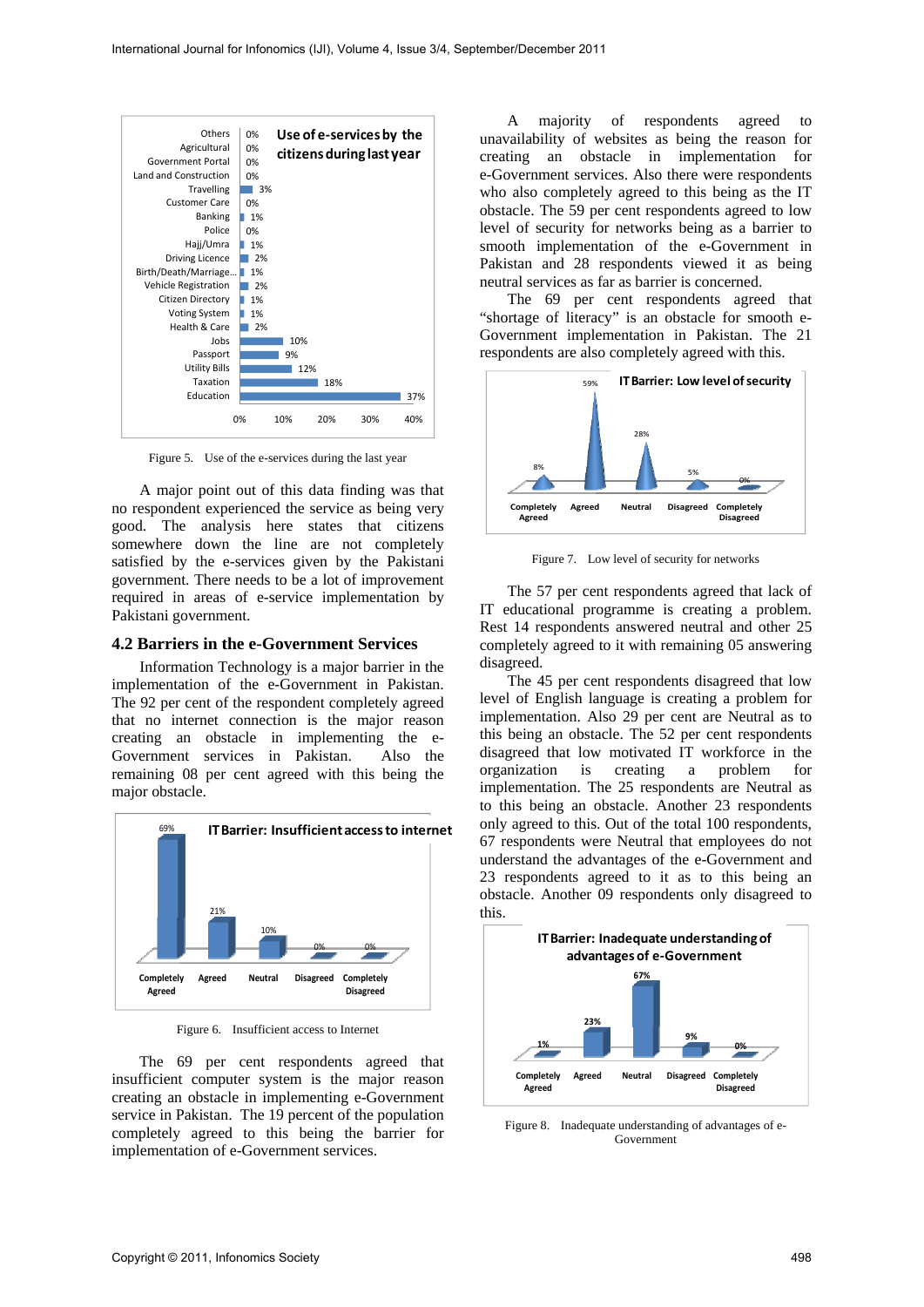Majority of the people responded with Neutral with respect to lack of security policy and law. The 21 respondents stated that they agreed with "lack of security policy and law" being a barrier. The 60 per cent respondents are agreed that lack of strategic plan is a barrier towards smooth implementation of the e-Government in Pakistan. The 30 per cent respondents stated it as Neutral. By finding out about the legal barrier, lack of implementation of IT policy was agreed by more than 50 per cent of the respondents.



Figure 9. Lack of strategic plan

Non security feeling towards data in the e-Government also hindered the smooth implementation of it and more than 50 per cent of the respondents completely agreed as it being an obstacle. In fact nearly 30 per cent respondents agreed to this being an obstacle.

## **5. Conclusion and recommendations**

Based on the survey result, the research draws a conclusion which is showcasing the expectations of the kind of e-services required by the citizens of Pakistan. Pakistan is a developing nation and with increased commercialization there is an immediate need to increase its e-service platform to wider masses and classes. In a survey done by the United Nations, Pakistan comes in mid range as far as its e-Government services are concerned. Overall the survey has resulted that out of the so many e-services listed in the questionnaire the most commonly used e-service by the citizens of Pakistan was education, job, utility bills, passport and taxation. It has also been observed that most of the citizens use Internet on a regularly basis which shows the increasing penetration of internet and computer services in Pakistan.

It is important that a proper and integrated e-Government system should be developed to disseminate the correct form of information across its citizens.

 There is a need to increase the participation from the citizen's end so as to utilize maximum number of e-services. There should be information through electronic and print media about the existing programmes of Electronic Government Directorate to aware citizens about the advantages of e-Government and how they can utilize those advantages.

- Government should move e-services from federal level to provincial and local council's level, because citizens of Pakistan are more concerned to utilize the e-Government services at the lower level. There should be portal for every city or for every local council which is operating within the city, such as in United Kingdom every council has their own portal and citizen's can access any time.
- In Pakistan there is a need of political stability and administration reforms for the widespread of the e-Government programmes like trainings, management programmes and free supply of electricity. There should be special reforms such as increase in literacy rate and IT skills for those citizens who are living in rural areas and citizens should have full confidence on political structure and administration reforms.
- Government should appoint high caliber IT literate officials and a "One-Stop portal needs to be in place which integrates all the other pages, departments and agencies.
- Higher level of awareness is required so as to embrace e-Government services and government should launch free programmes for educating and training to increase IT skills among citizens.
- Flexibility need to be shown on its website so as to properly portray the culture and language in front of all its stakeholders. For example if a German businessman wants to find out about Pakistan as a business destination, it is required that information is published in German language as well.

## **6. References**

- [1] Jaeger, P. T. and Thompson, K.M. "E-Government Around the World: Lessons, Challenges and Future Directions" Government Information Quarterly, Vol. 20, No. 4, pp. 389- 394, 2003
- [2] McLean, M. & J, Tawfik, 'The role of Information and Communication Technology in the modernization of e-Government', PP 237-245, 2003.
- [3] Schware, R., & Deane, A. Deploying e-Government programs: The strategic importance of me before E.Info, The journal of policy regulation and strategy for telecommunications, 5(4), 10 19. 2003.
- [4] Huggins, Richard, "The nature of the state, in Barrie Axford, Gary Browning". Richard Huggins et al, Politics: An introduction, London, Rutledge, p: 268-270, 1997.